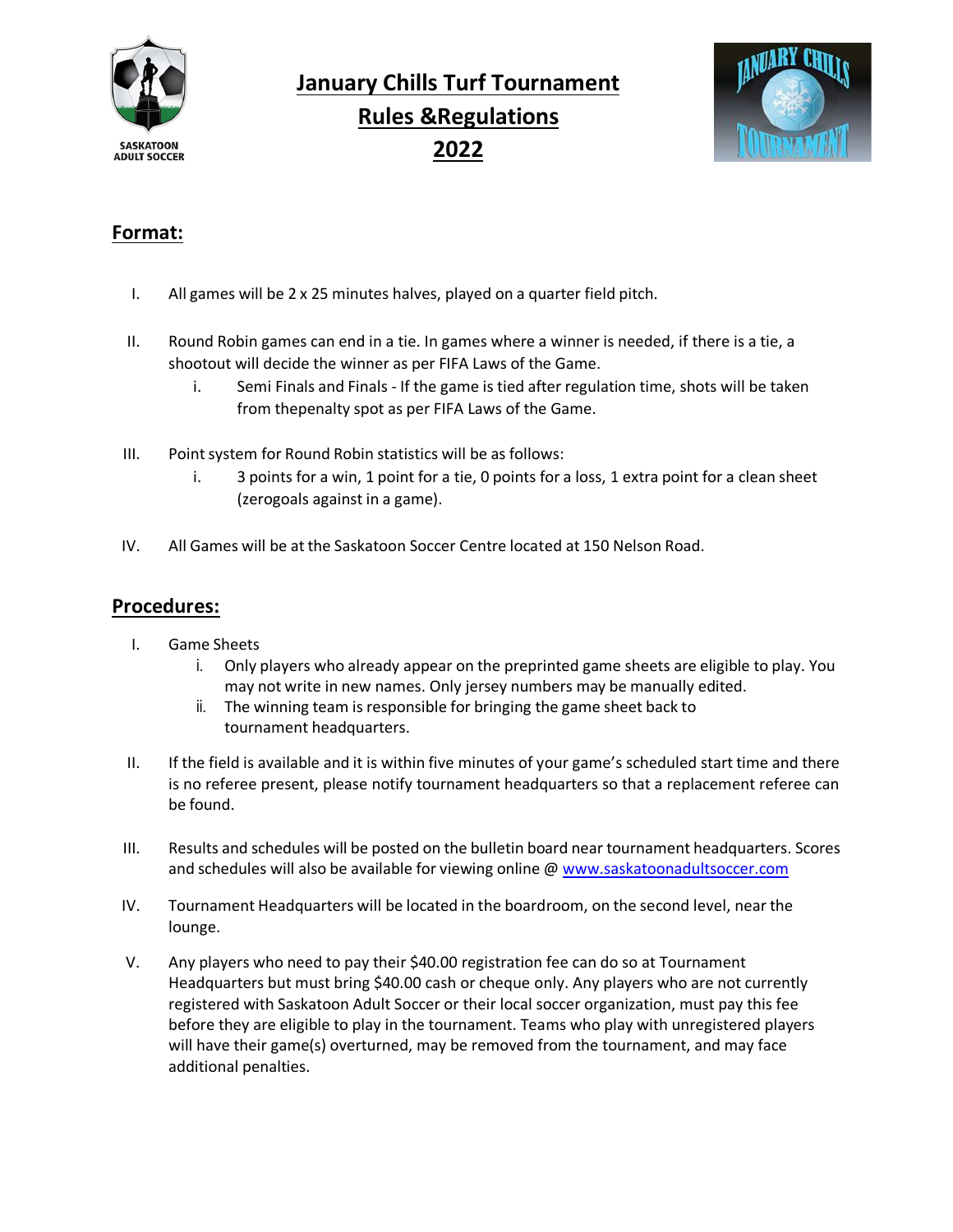# **Tie-Breaking Procedures:**

If two or three teams are tied in the standings, the following rules, in the following order, shall be used to determine the final standings:

- I. Games vs each other
- II. Goal Difference (Max of + 5 goal difference from each game played)
- III. Least goals against overall
- IV. Most Goals Scored overall
- V. Least Red Cards overall
- VI. Least Yellow Cards overall
- VII. Penalty Shoot-out as per FIFA Laws of the Game

# **Number of Players/Substitution:**

- I. A team may register a maximum of 18 players.
- II. A team may only dress a maximum number of 18 players.
	- i. Men's/ Women's games will be played with 6 players per team on the field. This is 5 outfield players and 1 keeper.
	- ii. Coed games will be played with 7 players per team on the field. This is 6 outfield players 3 males and 3 females and 1 keeper. The maximum and minimum for male and female players rules from the boarded game will apply.
	- iii. The minimum number of players to start a match is 4.
- III. No permitting is allowed.
- IV. Players are only allowed to play for one men's or women's team and one co-ed team in the Tournament.
- V. ID Cards will not necessarily be checked prior to games, however ID checks (including random checks) may be performed by an SAS representative throughout the tournament. Players must therefore possess a valid form of ID (Proper ID includes Drivers Licence or SAS Player ID Card). Any team has the right to challenge the identity of a player. If you have a challenge or concern, please see an SAS Representative at Tournament Headquarters PRIOR to the start of the game.
- VI. Substitution is unlimited, and on the fly. All substitutions MUST take place at HALF.
- VII. The player coming on as a substitute must be at half and may not enter the field of play until the player, they are replacing has fully crossed the touch line (at half) at centre field. Failure to follow proper substitution rules will result in a yellow card.
- VIII.Unless otherwise stated, the outdoor card rules will be in effect for the tournament. This means there will be no penalty time served for yellow or red cards.
- IX. Yellow card accumulation The number of cautions required to trigger a suspension due to yellow card accumulation will be 2 for the tournament. Upon accumulating 2 yellow cards, a player will be suspended for their next match. After serving an accumulation suspension, that player will be suspended 1 game for every yellow card received thereafter. Two yellow cards received in the same match resulting in a red card are not counted towards the accumulation total.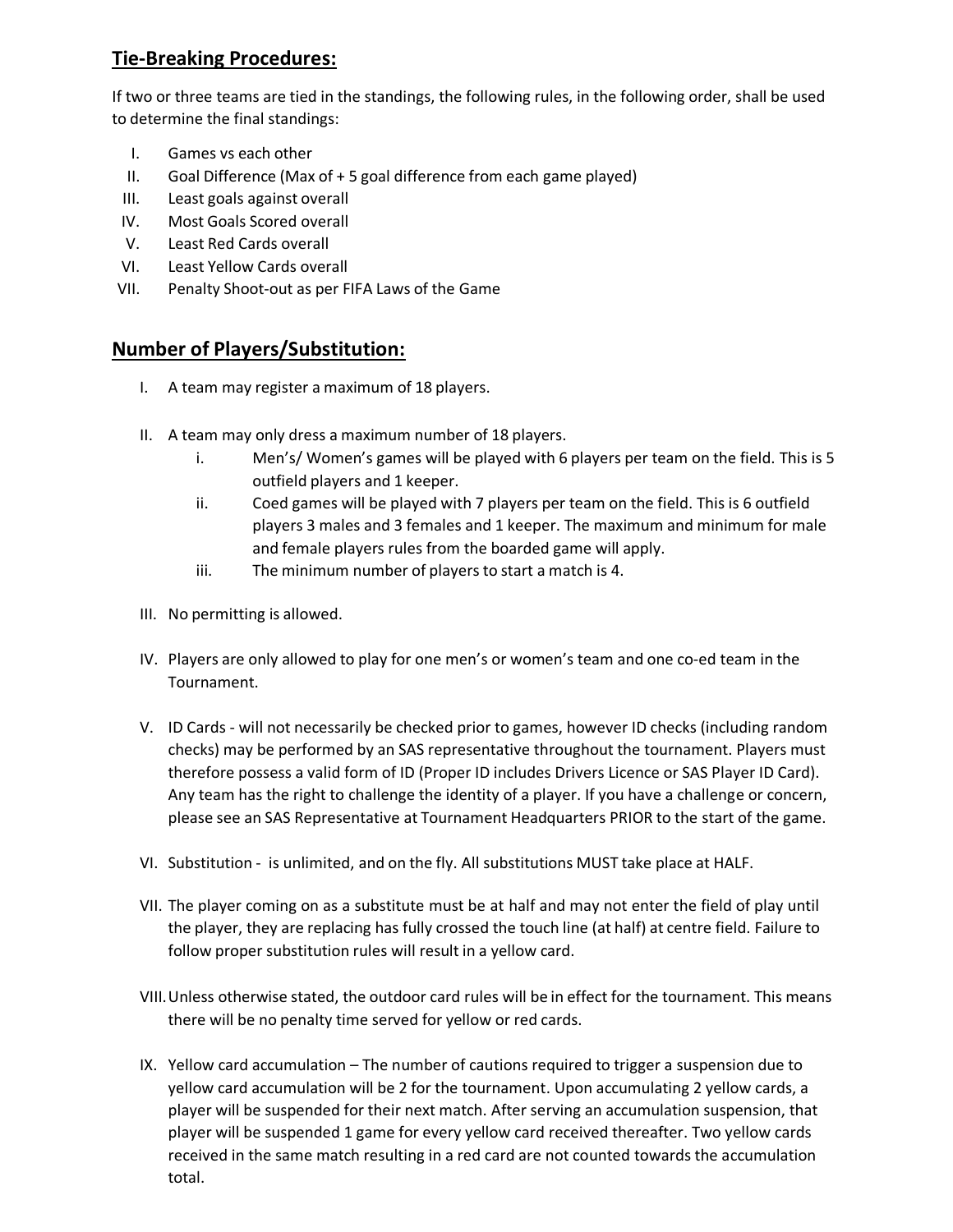X. RED CARDS – any player receiving a red card MUST report to tournament headquarters within one hour of the match in which the red card was received ending. ALL players receiving a red card MUST sit a minimum of one game.

# **General Rules:**

# **UNIFORMS**

All these regulations below are in compliance with FIFA, CSA, SSA and SAS

regulations.

- I. Teams must wear matching uniforms of the same color (with the exception of the goalkeeper) with a number on the back (alternate jerseys are not expected to be numbered, but it is recommended).
- II. Note: Referees are empowered to abandon a game if teams fail to comply with uniform regulations.
- III. The home team must change shirts if both teams are wearing the same colors (goalkeepers will be required to have an alternate jersey in the case of color conflict). Home team is the first team listed on the schedule. Failure to have alternate jerseys as the home team, could result in financial penalty.
- IV. Shin guards are MANDATORY! The referee will not allow you on the field without your shin guards. Shin guards must be completely covered by your socks.
- V. Sleeveless uniforms are NOT allowed.

#### **GAME BALL**

i. All games played on the Turf Fields will use an outdoor FIFA regulated ball, with ball size of 5.

#### **OFFSIDES**

I. There will be no offsides.

# **CORNER KICKS/FREE KICKS/THROW INS**

As per FIFA Regulations

- I. Corner kicks: are to be taken from the corner spot. The opposing players must remain at least 3 meters away from the ball until it is played. The kicker may not touch the ball again until it has touched another player. If he/she does, a free kick is awarded against them.
- II. Free Kicks: players must remain 3 metres away from all free kicks until ball is played.
- III. Throw Ins: A goal cannot be scored directly from a throw-in. The throw-in is to be taken from the point where the ball left the playing surface. When the ball goes out of bounds on the side of the field the result will be throw-in for the opposition at the point where the ball exited play.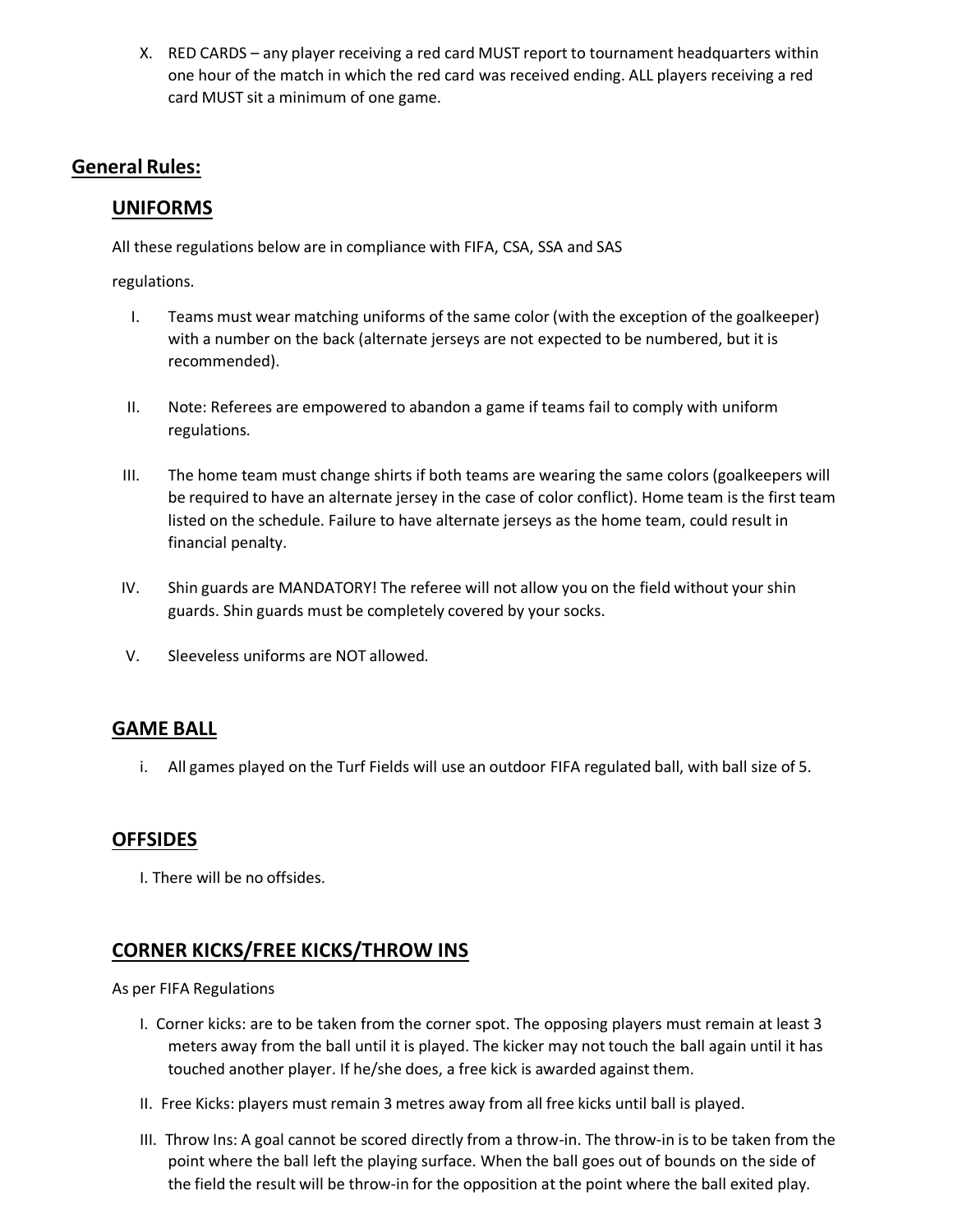#### **SLIDE TACKLING**

- I. There will be slide tackling permitted in Men's and Women's, Masters Turf games.
- II. **There will be NO slide tackling permitted in Coed games.**

# **CASTS, KNEE BRACES, JEWELRY, FOOTWEAR**

As per FIFA Laws of the Game 'A player must not use equipment or wear anything which is dangerous to him/herself or another player (including any kind of jewelry).'

- I. CASTS If a player is wearing a cast, he/she must have a soft material covering the cast. It is at the referee's discretion to deem the cast safe upon inspection of the covering.
- II. KNEE BRACES If a player is wearing a knee brace, he/she must have a soft material covering the knee brace. It is at the referee's discretion to deem the knee brace safe upon inspection of the covering. (All hard/sharp edges must be covered to avoid any other players' possible injury.)
- III. JEWELLERY Any player wearing jewellery will not be permitted to play until it is fully removed. This is a per FIFA Laws of the Game Law 4.
- IV. If a player participates in a game wearing any jewellery, neither the referee nor the SAS League will be held responsible. Please see 'C' above regarding Jewellery.
- V. All footwear must be clean and meet the following guidelines:
	- must be soccer cleats
	- molded studs-turf only
	- blades-turf only
	- turf trainers-turf only
	- indoor shoes-turf

#### **HOME TEAMS RESPONSIBILITIES**

For each game, there are responsibilities to ensure the SAS league runs smooth. The home team is responsible for ensuring the following gets done.

- i. Indoor Provide the referee with game ball(s).
- ii. Make sure to have two sets of jerseys in case there is a colour conflict with the visiting team.
- iii. "FIFA Laws of the Game", "SAS Rules and Regulations", and "SAS Turf Tournament Rules and Regulations" shall govern the competition.
- iv. Removal of players for intoxication will be at the discretion of the referee. The organizing committee will stand behind referees on this issue. Suspensions as a result of intoxication may be heavier.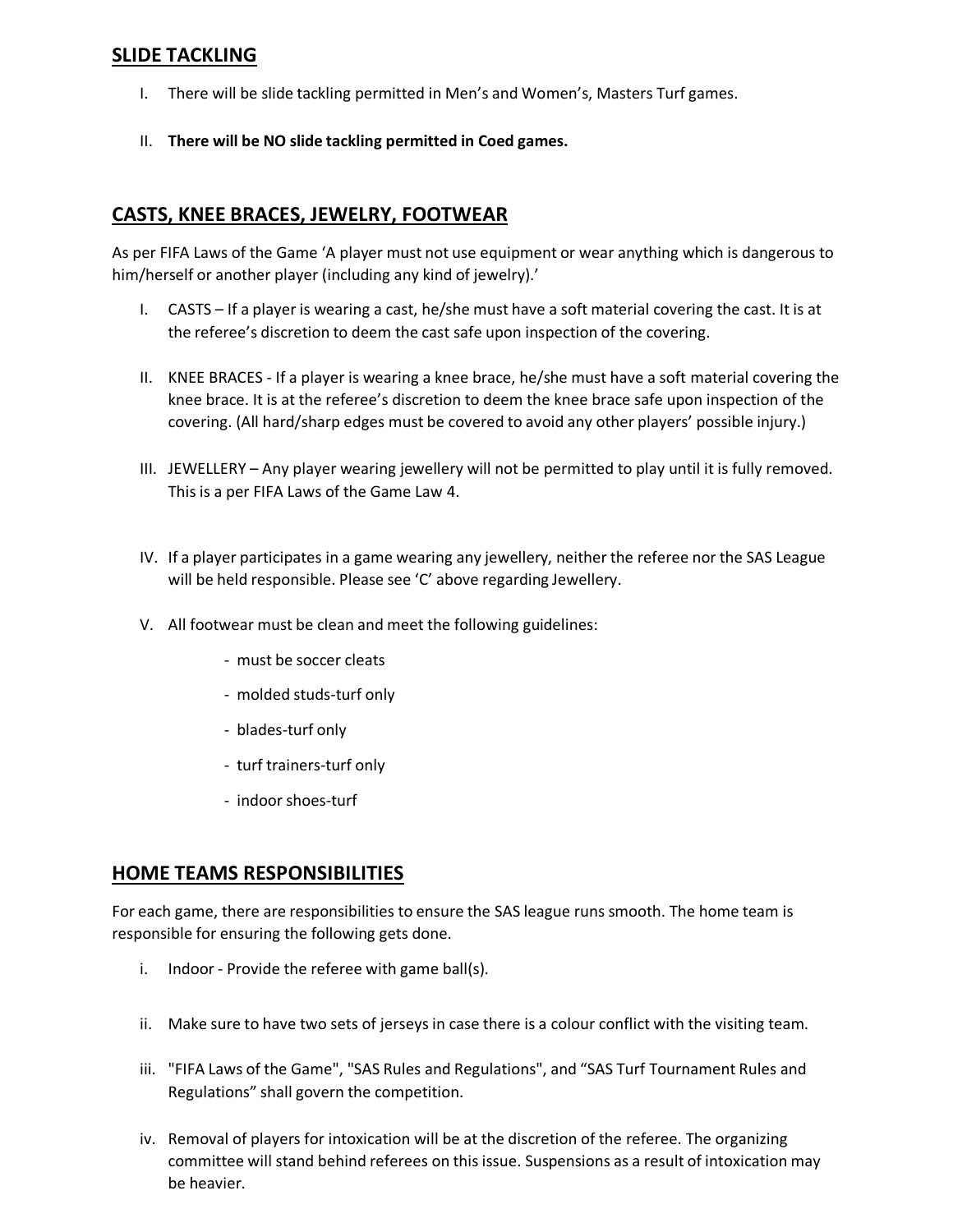# **Player Eligibility:**

- I. All players must be registered with their respective Provincial Association. If you are registered in the current league, then you are registered. If a player is not registered with a Provincial Association, please contact the SAS Office for more information.
- II. All Players must be registered in the respective divisions in the SAS League. Teams or players may move up divisions, but not down.

i. Example: A player playing in Men's Division 1 during league play may play in the Men's Rec A Division (Boarded M1, Turf Div 1) but not in Rec B if there are more than 2 others.

ii. Men's and Women's Rec B are limited to three (3) Division 1 players.

III. Players are restricted to the HIGHEST DIVISION IN WHICH THEY ARE CURRENTLY REGISTERED.

i. Example 1: A player playing in Boarded Men's Division 1 and Turf Men's Div 1 is restricted to playing in the Men's Rec A event of this tournament.

ii. Example 2: A player registered in Boarded Men's Division 3 and Turf Men's Div 1 is restricted to the Men's Rec A event of this tournament.

- IV. Teams are allowed up to 5 guest players per team. Guest players are players registered to another team in your tournament competition section or who are not registered at all.
- V. Player Identification Players must have a valid Canadian Photo ID or Saskatoon Soccer Player ID Card (seeNumber of Players/Substitution: VI above). Players found not to be on the team roster/game sheet will be deemed ineligible and will result in the game being overturned as well as suspension for the player and/or team contact responsible (Discipline for violations occurring during the tournament can be carried over into the regular season).
- VI. Players must be SAS League age eligible to participate (15 years or older), and in Masters divisions aged: females 30+, males 35+.
- VII. Out of Town Players
	- i. Players must be able to meet above standards with out-of-town teams.

ii. Players from out of town must play in the same or equal division that they currently compete in, in their hometown.

Example: If you are currently playing on a Men's Div 1 team and are on a Recreational Roster for the Tournament you will not be allowed to play there in the tournament. You must play in the Rec A Division of the Tournament or be one of three in Men's B as indicated in II. ii above.

#### **Team Eligibility:**

- I. Team Admittance into the tournament is on a first-come, first-serve basis per division.
- II. Rosters will be checked to ensure players do not play outside of their eligible divisions.
- III. Teams are allowed to have a maximum of 18 players on their roster.
- IV. SAS reserves the right to move teams into categories as it sees fit. Team contacts will be contacted should the SAS require movement in any category. This will allow the SAS to offer the best tournament possible for all teams.